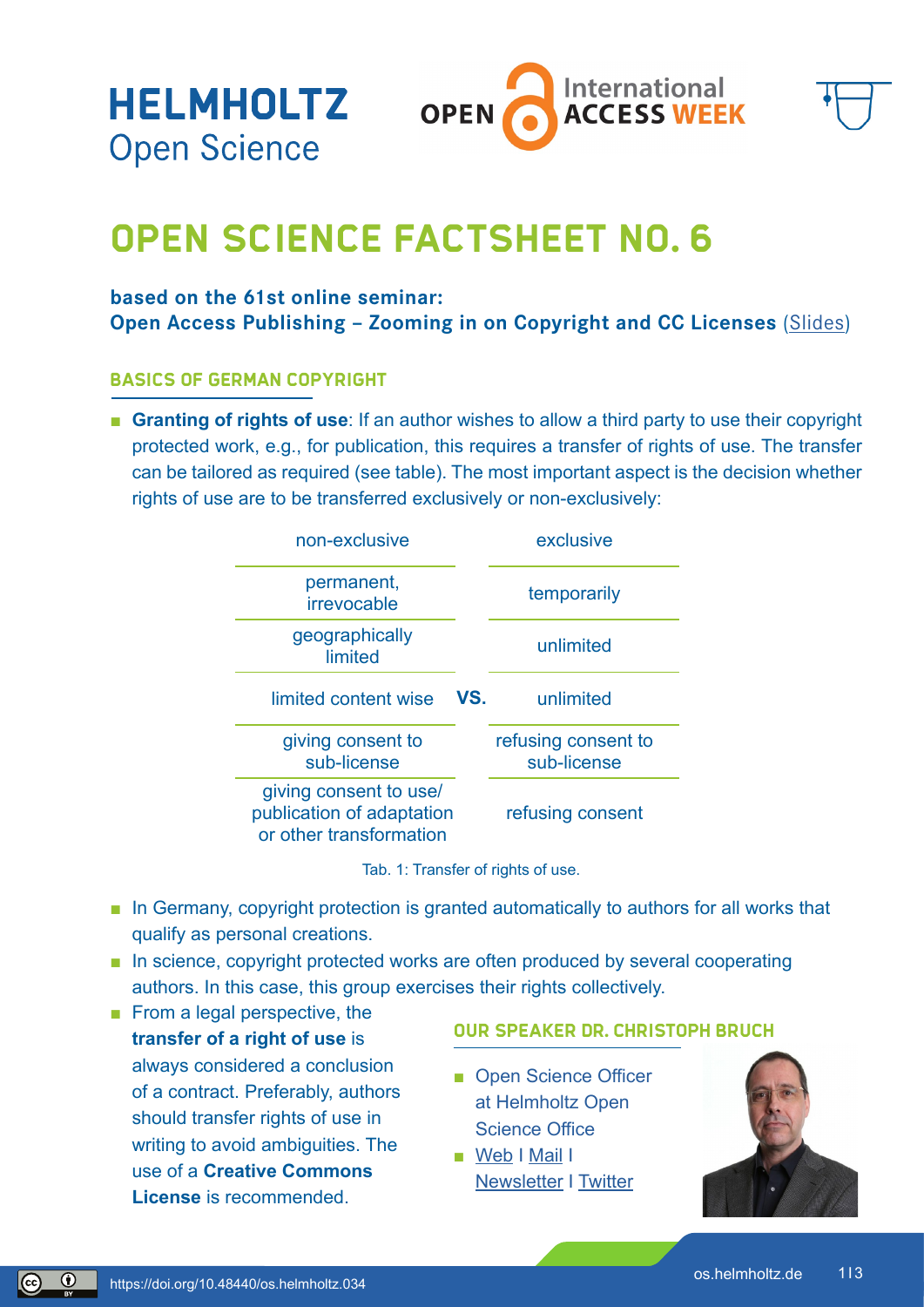# **HELMHOLTZ Open Science**

## **OPEN SCIENCE FACTSHEET NO. 6**

based on the 61st online seminar: Open Access Publishing – Zooming in on Copyright and CC Licenses

## **Creative Commons Licenses**



- CC licenses are recommended for authors who want to **make their work available to the public** while preserving their copyright.
- **Condition**: the authors who wish to grant the license have not previously transferred their rights of use exclusively.
- **Recommendation**: Usage of the **latest version** of the CC licenses ►currently: [CC Licenses 4.0](https://creativecommons.org/licenses/by/4.0/).
- Creative Commons Frequently Asked Questions ([German version\)](https://de.creativecommons.net/faqs/)
- For further information on Open Access Publishing in general, please refer to: Open Science Factsheet No. 1: Open Access Publishing for Early Career Researchers at Helmholtz. <https://doi.org/10.2312/os.helmholtz.013>

### **Questions and Answers**

Why are CC BY-NC 4.0 and CC BY-ND 4.0 not recommended for Open Access (OA) publications?

- [CC BY 4.0](https://creativecommons.org/licenses/by/4.0/) is recommended for OA publications; CC BY-NC & CC BY-ND are too restrictive to allow for genuine OA:
	- [CC BY-ND 4.0](https://creativecommons.org/licenses/by-nd/4.0/) Attribution-NoDerivatives 4.0 International: "no derivatives" entails strong restrictions for reuse, e.g., that content may not be adapted to new contexts.
	- [CC BY-NC 4.0 –](https://creativecommons.org/licenses/by-nc/4.0/) Attribution-NonCommercial 4.0 International: "non commercial" prohibits all commercial reuses, also those not for profit or in charitable crossfinancing as e.g., employed by Wikipedia or community colleges.
	- Further information: [Open Content A Practical Guide to Using Creative Commons](https://irights.info/wp-content/uploads/2014/11/Open_Content_A_Practical_Guide_to_Using_Open_Content_Licences_web.pdf)

Licenses

 $\left[\left(\widehat{\mathrm{cc}}\right)\right]$